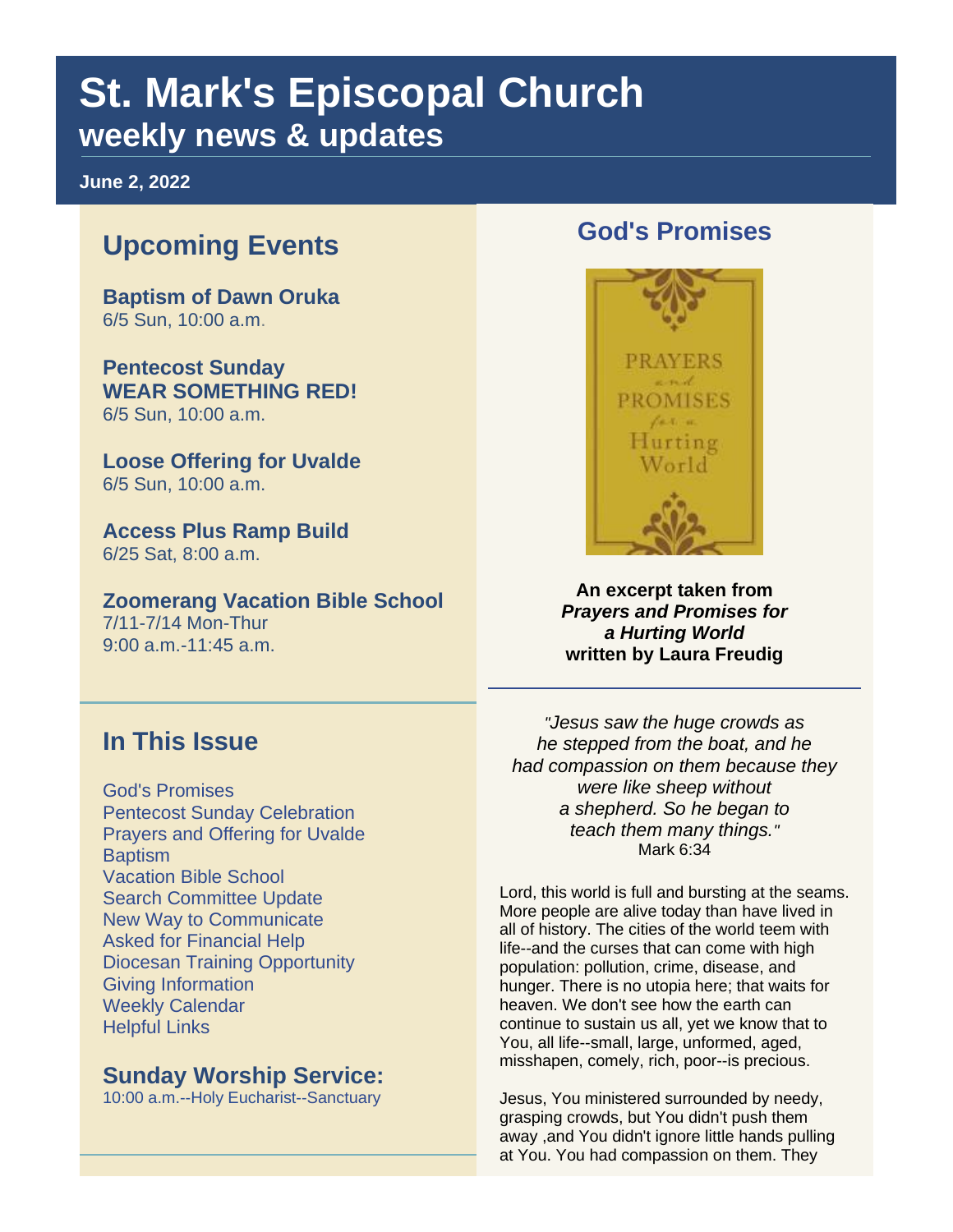#### **[Visit our website](https://r20.rs6.net/tn.jsp?f=001UKsZgLrIyDxVuUcwWbI3ljD69hyWgeFXlGABgBihFPkgzPTIPBYEykuPbKOl7r5dOFF9cvz65z0GHE-omYoeRSjW5VDjDNjcDObNgVshh26UDQHNX_41nl5QhmdnAZRspKk_tCd-jJDCFGfjfHNjhA==&c=v26VN7IdGkFUd0JluUi1I_NTSiiMbGjWSc1V7If5CglrgfmORLM5LQ==&ch=VS9tPv-VnlB67O35-Sh2KHX9mw17b6bgujvNil0JY2VhI2DrJT95Eg==)**

were like sheep without a shepherd, You said. When we think of the world and its billions, do we think of people as Your sheep? Do we think in terms of harvest? Each person is a soul poised before heaven or hell. Lord, let us be willing to be moved with compassion. Let us be willing to be crowded, jostled, pushed, and inconvenienced. Let us be willing to endure the noise, smell, and confusion of the unsaved. Let us be willing to go, to speak, to give, to pray. Let us be willing to be Your gentle hands in service to the lost. Praise the Lord of the harvest! Amen.

#### **Seek God! Pray! Give it ALL to Him!**

#### **Pentecost Sunday Celebration**

#### **Pentecost Sunday June 5th**

Our tradition has been that everyone wear red on Pentecost Sunday. We also celebrate by having cake topped with strawberries and whipped cream during coffee hour.



Please consider bringing a pint of fresh, cut, and sugared strawberries this Sunday to be used to top the cake. We could use your help.

#### **And don't forget to wear something red!**

#### **Prayers and Offering for Uvalde**

#### **Please keep our brothers and sisters in Uvalde in your prayers.**

An offering will be collected to assist the families of Uvalde **THIS**  Sunday, June 5th. Here's the link to our **[diocesan resources.](https://r20.rs6.net/tn.jsp?f=001UKsZgLrIyDxVuUcwWbI3ljD69hyWgeFXlGABgBihFPkgzPTIPBYEyu5bBhhbiEaFd3eHYSmyXR_Nw83GL6JQY9aoXx0hAF3CUE6zeEh8mEZmbjsu7oeDgG5W30-LK-H_sthoiVZCQfY6BvzIT6dFbk9MQuKNKyg9rYesTgZAUH0=&c=v26VN7IdGkFUd0JluUi1I_NTSiiMbGjWSc1V7If5CglrgfmORLM5LQ==&ch=VS9tPv-VnlB67O35-Sh2KHX9mw17b6bgujvNil0JY2VhI2DrJT95Eg==)**

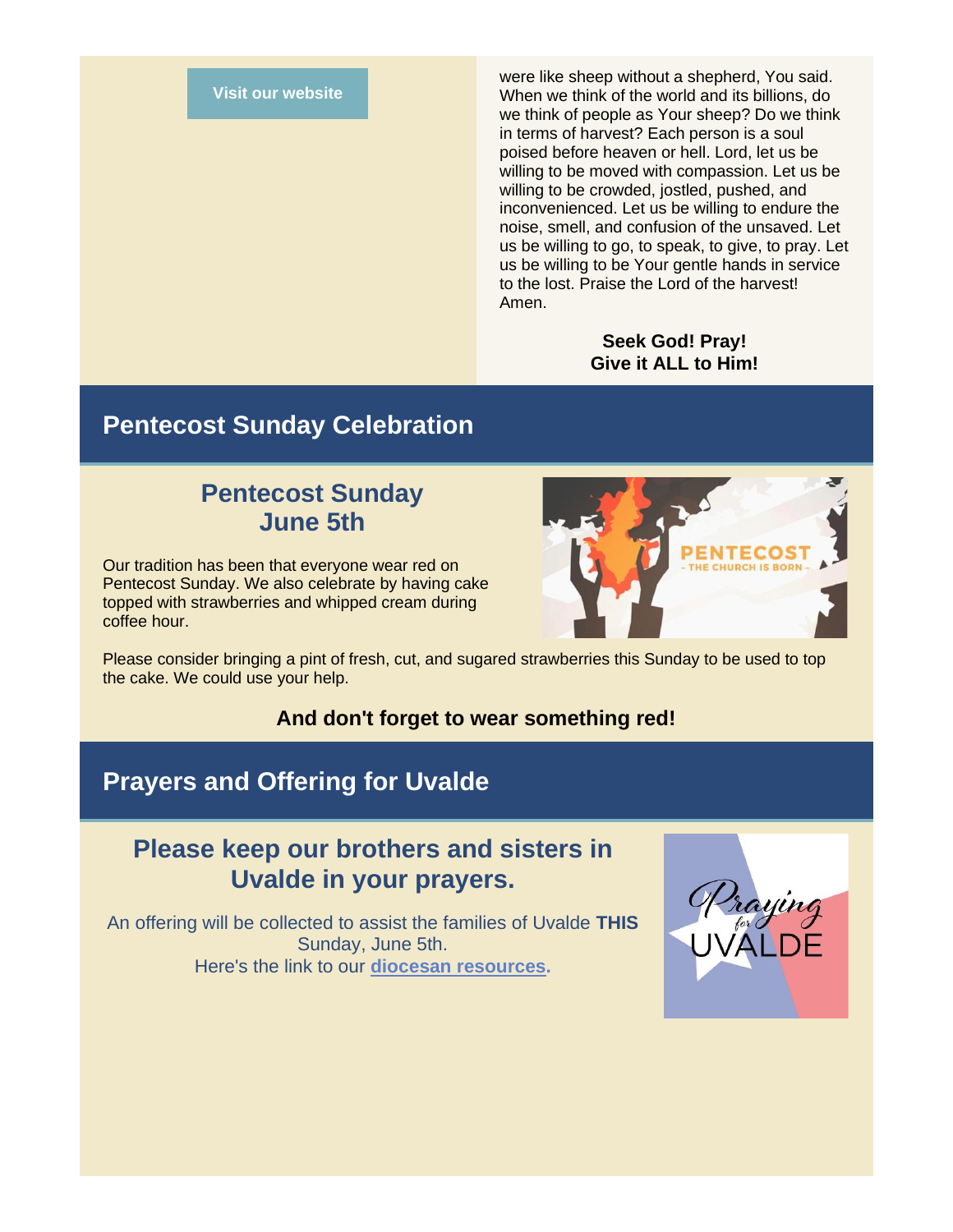## **Baptism Celebration**

#### **Baby Dawn Oruka's Baptism Sunday, June 5th**

On Pentecost Sunday, we will also be celebrating the baptism of little Dawn Oruka. Come help us welcome her into the family of God while we celebrate the gift of the Holy Spirit.

There will be an enlarged copy of Dawn's baptismal certificate on the black table in the entryway to the sanctuary. Please stop and sign it to show your support of her baptism.

> There will be a reception immediately after the worship service in the fellowship hall.



#### **Vacation Bible School**





## **Zoomerang Vacation Bible School July 11-14 9:00 a.m. - 11:45 a.m.**

G'day mates!

Zoom around Australia with us to discover amazing animals and breathtaking locations like the Great Barrier Reef. And like a boomerang, we'll return to what the Bible says about the the value of life with games, science, crafts, music, and treats! It's gonna be a hoppin' good time you don't want to miss!

> **July 11-14, Monday- Thursday 9 a.m. - 11:45 a.m. Age 4- 5th grade**

Older than 5th grade? We love our youth helpers!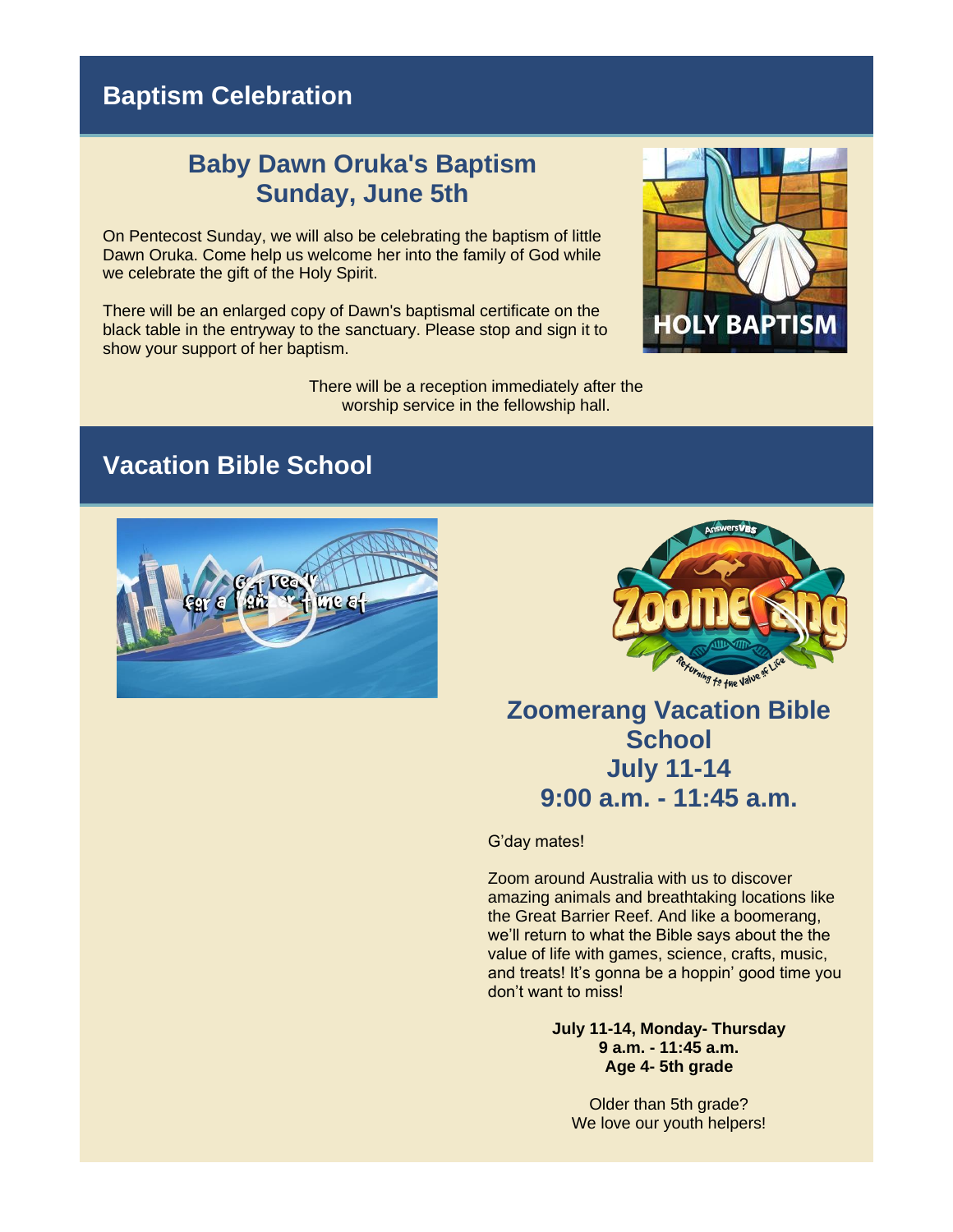#### **Search Process Update**

The search committee is meeting regularly and working hard to achieve all of our goals to find the person that God has chosen for us!

*"Do all the good you can,*



*By all the means you can, In all the ways you can, In all the places you can, At all the times you can, To all the people you can, As long as ever you can."*

John Wesley

#### **New Way to Communicate**

#### **New Text Messaging Service**

We now have the capability of sending out one-way text messages through our database program ICON CMO. We will use this service primarily to send messages during emergencies, like a hurricane or other important event. The communication is only one-way, so if you respond to the message from ICON CMO, no one will receive it.



The phone number that the text will originate from is 1-844-745-0571. You might want to put it in your phone so you'll recognize it as coming from St. Mark's.

#### **Asked for Financial Help?**

#### **Approached by Someone in Need?**



Have you ever been approached by someone who asked for financial help? It can be an awkward situation. Did you know that St. Mark's has provisions in place to help those who are in need?

We have teamed up with Mission 911 to offer assistance to anyone who may be in need. You can either refer that person to Mission 911 directly at (361) 882-0911, or have him or her go to the facility at 911 Park Ave. You can also ask him or her to contact Fr. Rick, John deMontel, or Judy at the church at (361) 994-0285. The staff at Mission 911 has provided forms to the church office to be filled out to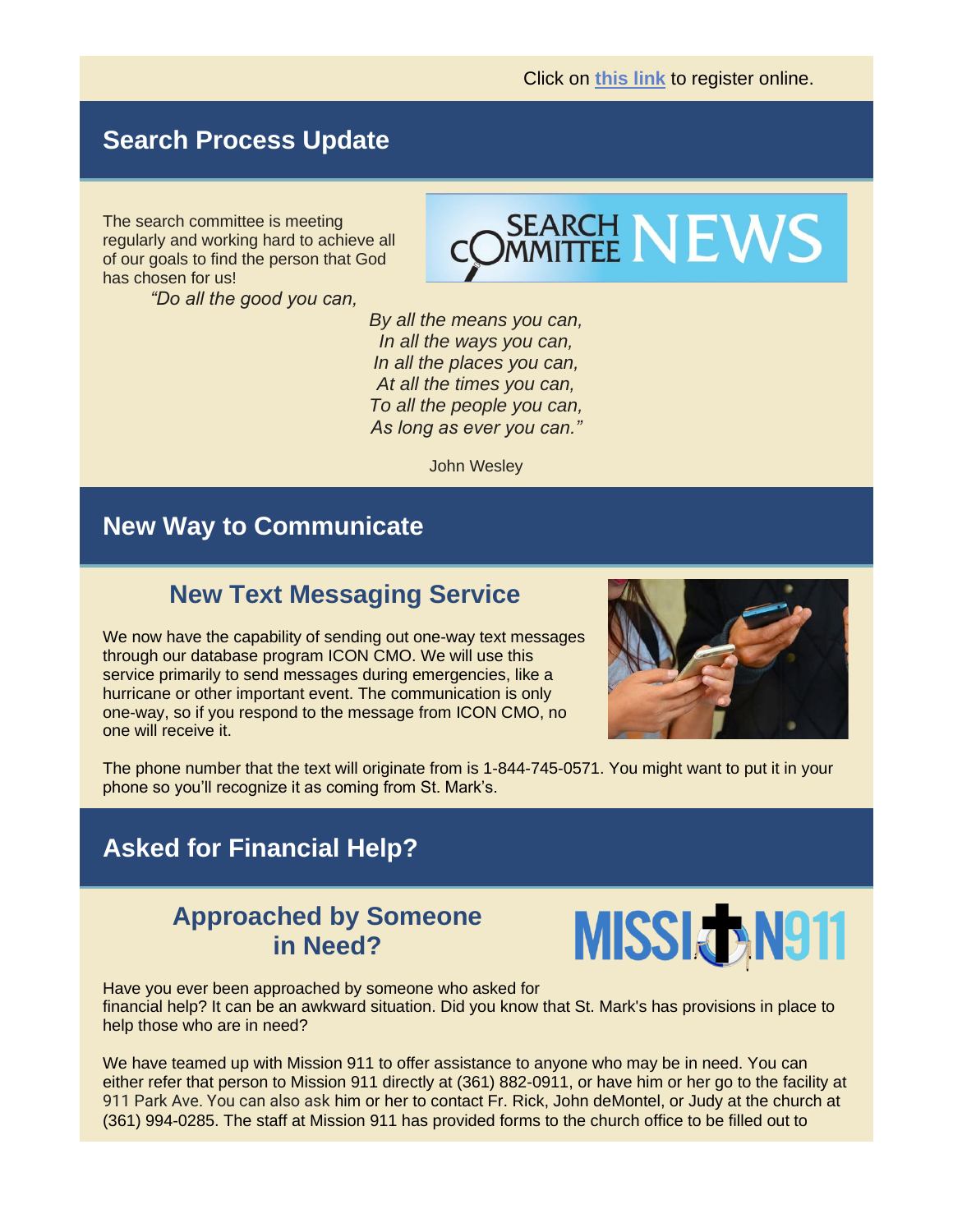assess how to best meet an individual's need. The forms can be picked up at St. Mark's. After they're filled out, the individual can take them to Mission 911.

## **Diocesan Training Opportunity**

Join the Episcopal Diocese of West Texas's Christian Formation Committee for a one-day, in-person Bible Study Facilitator training. Taking place at [All](https://r20.rs6.net/tn.jsp?f=001UKsZgLrIyDxVuUcwWbI3ljD69hyWgeFXlGABgBihFPkgzPTIPBYEynFhOsjVB9Q196LSUSc4h3nAcmhVsc7YFXBi1CQqova3pt4oyKNCjn79_1CznI5IbnYuyMCy9kipOnQBEmWLRlTh1AapXvf6rg==&c=v26VN7IdGkFUd0JluUi1I_NTSiiMbGjWSc1V7If5CglrgfmORLM5LQ==&ch=VS9tPv-VnlB67O35-Sh2KHX9mw17b6bgujvNil0JY2VhI2DrJT95Eg==)  [Saints' Episcopal Church, Corpus](https://r20.rs6.net/tn.jsp?f=001UKsZgLrIyDxVuUcwWbI3ljD69hyWgeFXlGABgBihFPkgzPTIPBYEynFhOsjVB9Q196LSUSc4h3nAcmhVsc7YFXBi1CQqova3pt4oyKNCjn79_1CznI5IbnYuyMCy9kipOnQBEmWLRlTh1AapXvf6rg==&c=v26VN7IdGkFUd0JluUi1I_NTSiiMbGjWSc1V7If5CglrgfmORLM5LQ==&ch=VS9tPv-VnlB67O35-Sh2KHX9mw17b6bgujvNil0JY2VhI2DrJT95Eg==)  [Christi o](https://r20.rs6.net/tn.jsp?f=001UKsZgLrIyDxVuUcwWbI3ljD69hyWgeFXlGABgBihFPkgzPTIPBYEynFhOsjVB9Q196LSUSc4h3nAcmhVsc7YFXBi1CQqova3pt4oyKNCjn79_1CznI5IbnYuyMCy9kipOnQBEmWLRlTh1AapXvf6rg==&c=v26VN7IdGkFUd0JluUi1I_NTSiiMbGjWSc1V7If5CglrgfmORLM5LQ==&ch=VS9tPv-VnlB67O35-Sh2KHX9mw17b6bgujvNil0JY2VhI2DrJT95Eg==)n Saturday, June 11 from 10:00 a.m. to 2:00 p.m., the training is open to anyone interested in facilitating a Bible study, Sunday school, small group or other formation classes for adults. Whether you are brand new to facilitating or have years of experience, this class will give you new tools and ideas to bring to your group.

The registration fee is \$20 and includes lunch.

# **Bible Study Facilitator Training Saturday, June 11** 10:00 a.m. - 2:00 p.m. **All Saints' Episcopal Church**

## **Ways to Support God's Kingdom through St. Mark's**

#### **THANK YOU TO ALL WHO SUPPORT ST. MARK'S CHURCH!**

Is the Lord blessing you? Are you grateful for what He has done in your life? Remember His Church. Though we have experienced limitations for worshiping together, we still have ministries to support and salaries and bills to pay. Give out of faith, thanksgiving, and generosity, and never out of guilt. If you are blessed to be able to give, here are the several ways to do that:

- The Gift of
- Online through our website. There is a blue "Giving" button at the bottom of each page.

Just click on that and it will take you to our online EGiving page. You will need to set up a user profile, and then you can set up a one-time gift or recurring gifts. You can also give through the **["Donate to St. Mark's"](https://r20.rs6.net/tn.jsp?f=001UKsZgLrIyDxVuUcwWbI3ljD69hyWgeFXlGABgBihFPkgzPTIPBYEyqkfP3lT2CpNiqWDpx9hxfc9USCsW0Z8sq7xGzDeOjJIwGbguSksNg7C8rP-HDuzzGnjp4na3JRJG4jtDuhd_npgqOCEgfhOKNmdcsIGg4yVRVRRcJqwcZvw6qyPnVp7Z0pn3qrjIqYAuHc6VSNUoxlvEKUpIIpcHcm7FUM1j24PDIBWt3mKJ6OjjYB0hiujKtXNA00zXmH1znXUp49bf-uT631tuHDfjYKrzJvFNF_psiRZZbmCtQbxyQmanUxQiXwXWOZ_nmDy9IE8i8QqClkinWVXasYBO0w7W5SRj0q1r5_Nbh4rCJ0=&c=v26VN7IdGkFUd0JluUi1I_NTSiiMbGjWSc1V7If5CglrgfmORLM5LQ==&ch=VS9tPv-VnlB67O35-Sh2KHX9mw17b6bgujvNil0JY2VhI2DrJT95Eg==)** link.

• Through your cell phone using the app, **Vanco Mobile**. To get the app, go to the app store and search for "Vanco Mobile". The icon background is dark purple with a white circle and a purple letter "V" in the center. Download the app and follow the prompts. You can use it to set up a one-time gift or recurring gifts.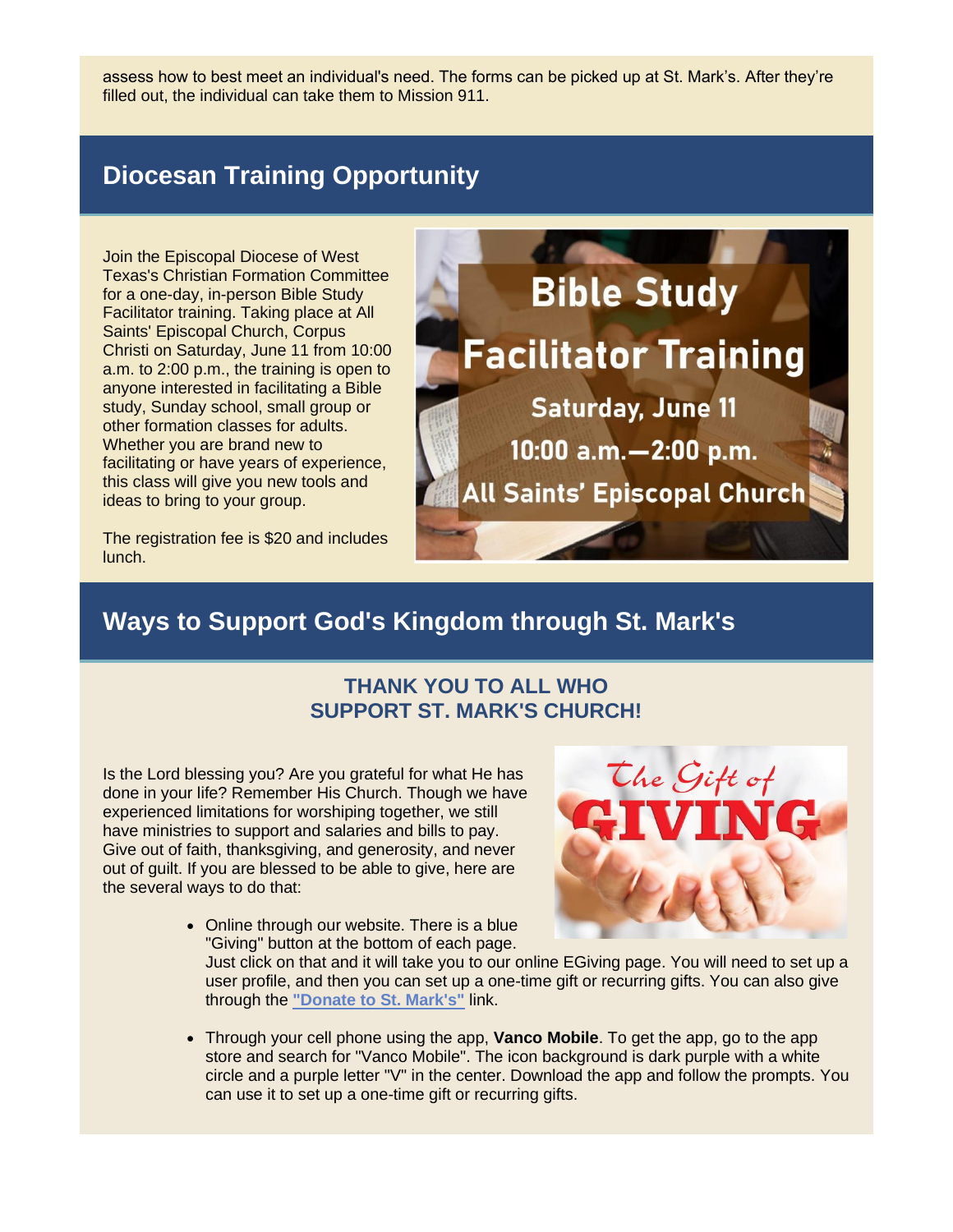- Mail in your check to: St. Mark's Church, 2727 Airline Rd, CC, TX 78414. We have a drop-in mailbox that is locked at all times. We check the mail every day, so your check will be secure.
- Drop your check off at the church. Just put it in the locked mailbox to the left of the red doors at the fellowship hall.
- Bequest giving is another way to give to St. Mark's with a gift through your estate. Simply list St. Mark's in your will.

#### **THANK YOU for helping spread the Kingdom through your continuing support of St. Mark's Church.**

#### **Weekly Calendar**

#### **Calendar & Ministry Schedule**

Here is the **[link](https://r20.rs6.net/tn.jsp?f=001UKsZgLrIyDxVuUcwWbI3ljD69hyWgeFXlGABgBihFPkgzPTIPBYEyp_j6WnKluGwaea886rn_IKiXlyyClveI2sya1gDYSjAXz9ybcYedDCdcEWz_8_uj16vADscy9V-8TVi4Qe07-zHmOUr_Gc3so_9IK1ogdp7BVZb_xqLXSDESKYtMsLJxlARRyksUsRoIxqgVO35IVBiJPGlHb4NEWTzbFZKx4XWrMnmAfVjGZM=&c=v26VN7IdGkFUd0JluUi1I_NTSiiMbGjWSc1V7If5CglrgfmORLM5LQ==&ch=VS9tPv-VnlB67O35-Sh2KHX9mw17b6bgujvNil0JY2VhI2DrJT95Eg==)** to the June schedule for our ministries, which is still a work in progress. Please check each week to see if there are any changes.

**June 5 - Sunday--Pentecost Sunday and Baptism Sunday** 10:00 a.m. - Holy Eucharist Service--Sanctuary 11:15 a.m. - Coffee Hour--Fellowship Hall **NO Kids in Christ or SEEK Youth Group**

**June 6 - Monday** 11:00 a.m. - Women's Reunion Group--Sanctuary Parlor

#### **June 7 - Tuesday**

10:00 a.m. - Staff Meeting--Fellowship Hall 6:00 p.m. - Women's Group--Jason's Deli, 1416 Airline Rd. 6:30 p.m. - Men's Reunion Group--Nolan's Restaurant, 7426 S. Staples St.

**June 8 - Wednesday** 12:00 p.m. - Noonday Prayer Group--Fellowship Hall

### **Helpful Links**

**Below you will find several links to websites or Facebook Pages that you might find helpful.** 

**[St. Mark's Episcopal Church](https://r20.rs6.net/tn.jsp?f=001UKsZgLrIyDxVuUcwWbI3ljD69hyWgeFXlGABgBihFPkgzPTIPBYEyhkU4YSOYJIiWTSt9nPcPhAETp4nzPMU8UkYFDILRxWhhcWsRDWc2wgmhSwahoBVUW9rTcAcaF0ZE4uEb5cO8F8=&c=v26VN7IdGkFUd0JluUi1I_NTSiiMbGjWSc1V7If5CglrgfmORLM5LQ==&ch=VS9tPv-VnlB67O35-Sh2KHX9mw17b6bgujvNil0JY2VhI2DrJT95Eg==)**

**[Donate to St. Mark's Church](https://r20.rs6.net/tn.jsp?f=001UKsZgLrIyDxVuUcwWbI3ljD69hyWgeFXlGABgBihFPkgzPTIPBYEyqkfP3lT2CpNiqWDpx9hxfc9USCsW0Z8sq7xGzDeOjJIwGbguSksNg7C8rP-HDuzzGnjp4na3JRJG4jtDuhd_npgqOCEgfhOKNmdcsIGg4yVRVRRcJqwcZvw6qyPnVp7Z0pn3qrjIqYAuHc6VSNUoxlvEKUpIIpcHcm7FUM1j24PDIBWt3mKJ6OjjYB0hiujKtXNA00zXmH1znXUp49bf-uT631tuHDfjYKrzJvFNF_psiRZZbmCtQbxyQmanUxQiXwXWOZ_nmDy9IE8i8QqClkinWVXasYBO0w7W5SRj0q1r5_Nbh4rCJ0=&c=v26VN7IdGkFUd0JluUi1I_NTSiiMbGjWSc1V7If5CglrgfmORLM5LQ==&ch=VS9tPv-VnlB67O35-Sh2KHX9mw17b6bgujvNil0JY2VhI2DrJT95Eg==)**

**[St. Mark's Church Facebook Page](https://r20.rs6.net/tn.jsp?f=001UKsZgLrIyDxVuUcwWbI3ljD69hyWgeFXlGABgBihFPkgzPTIPBYEylZspIW3fbk47vKK-4hNbYAhlI7ruOIwbxlaMlVosg4irZEsDUNYcZXLeGCTSdwBZ0D6opV9h3DFnL4aDVqqBAIryYo5VP1lSmK6bPUBh3aCJgPbEd7fwOo=&c=v26VN7IdGkFUd0JluUi1I_NTSiiMbGjWSc1V7If5CglrgfmORLM5LQ==&ch=VS9tPv-VnlB67O35-Sh2KHX9mw17b6bgujvNil0JY2VhI2DrJT95Eg==)**

**[Diocese of West Texas](https://r20.rs6.net/tn.jsp?f=001UKsZgLrIyDxVuUcwWbI3ljD69hyWgeFXlGABgBihFPkgzPTIPBYEyhkU4YSOYJIiKC_qgPanH1SKrz7Lpyj6UBWx5Xr1ziZFOPjrcIxT7Qy50DCHlnuzBmS6Jd2ozbuQT1JGf6S1eEQ=&c=v26VN7IdGkFUd0JluUi1I_NTSiiMbGjWSc1V7If5CglrgfmORLM5LQ==&ch=VS9tPv-VnlB67O35-Sh2KHX9mw17b6bgujvNil0JY2VhI2DrJT95Eg==)**